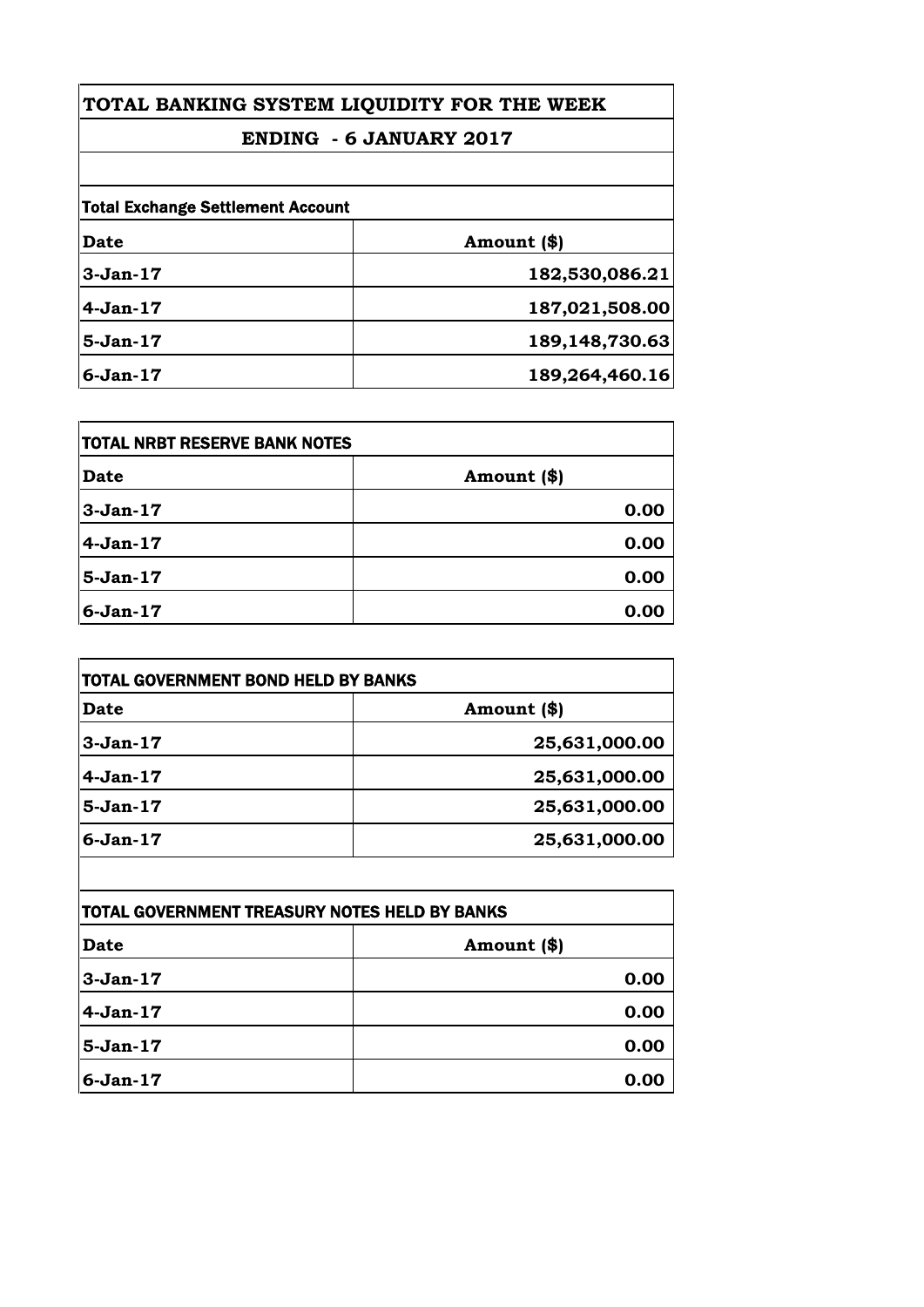# **ENDING - 13 JANUARY 2017**

| <b>Total Exchange Settlement Account</b> |                |
|------------------------------------------|----------------|
| <b>Date</b>                              | Amount (\$)    |
| $9-Jan-17$                               | 189,242,764.27 |
| $10-Jan-17$                              | 190,025,718.66 |
| $11-Jan-17$                              | 191,275,766.11 |
| $12-Jan-17$                              | 191,306,364.03 |
| $13-Jan-17$                              | 191,238,513.69 |

| <b>TOTAL NRBT RESERVE BANK NOTES</b> |             |
|--------------------------------------|-------------|
| Date                                 | Amount (\$) |
| $9-Jan-17$                           | 0.00        |
| $10-Jan-17$                          | 0.00        |
| $11-Jan-17$                          | 0.00        |
| 12-Jan-17                            | 0.00        |
| 13-Jan-17                            | 0.00        |

| Date        | Amount (\$)   |
|-------------|---------------|
| $9-Jan-17$  | 25,631,000.00 |
| $10-Jan-17$ | 25,631,000.00 |
| $11-Jan-17$ | 25,631,000.00 |
| 12-Jan-17   | 25,631,000.00 |
| $13-Jan-17$ | 25,631,000.00 |
|             |               |

| TOTAL GOVERNMENT TREASURY NOTES HELD BY BANKS |             |
|-----------------------------------------------|-------------|
| Date                                          | Amount (\$) |
| $9-Jan-17$                                    | 0.00        |
| $10-Jan-17$                                   | 0.00        |
| $11-Jan-17$                                   | 0.00        |
| 12-Jan-17                                     | 0.00        |
| 13-Jan-17                                     | 0.00        |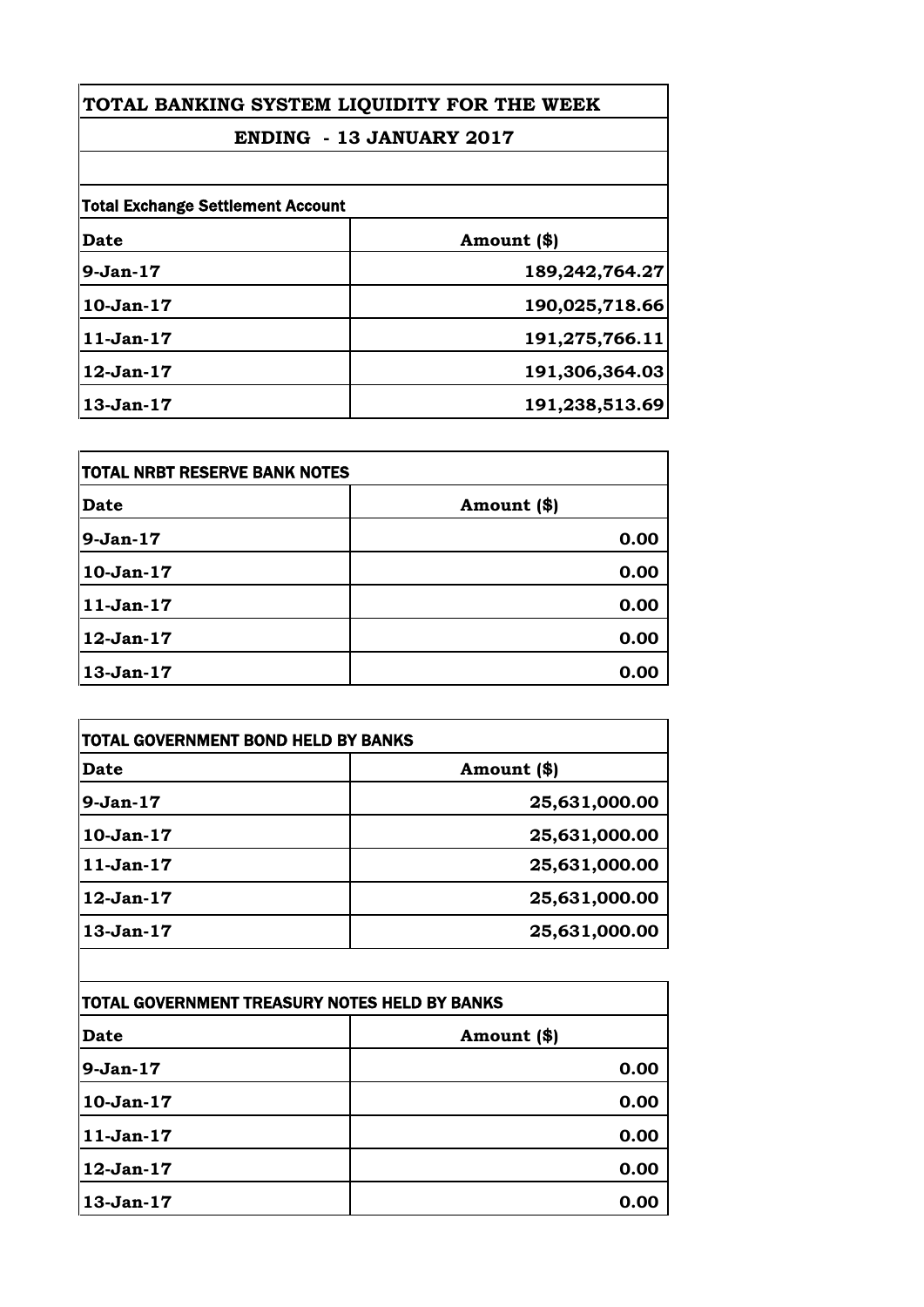# **ENDING - 20 JANUARY 2017**

| <b>Total Exchange Settlement Account</b> |                |
|------------------------------------------|----------------|
| <b>Date</b>                              | Amount (\$)    |
| $16$ -Jan- $17$                          | 191,235,484.92 |
| 17-Jan-17                                | 194,217,114.04 |
| 18-Jan-17                                | 192,471,433.27 |
| 19-Jan-17                                | 192,972,869.78 |
| $20 - Jan-17$                            | 189,236,302.44 |

| TOTAL NRBT RESERVE BANK NOTES |             |
|-------------------------------|-------------|
| <b>Date</b>                   | Amount (\$) |
| 16-Jan-17                     | 0.00        |
| $17-Jan-17$                   | 0.00        |
| 18-Jan-17                     | 0.00        |
| 19-Jan-17                     | 0.00        |
| 20-Jan-17                     | 0.00        |

| <b>Date</b>     | Amount (\$)   |
|-----------------|---------------|
| $16 - Jan - 17$ | 25,631,000.00 |
| $17-Jan-17$     | 25,631,000.00 |
| $18-Jan-17$     | 25,631,000.00 |
| 19-Jan-17       | 25,631,000.00 |
| 20-Jan-17       | 25,631,000.00 |

| TOTAL GOVERNMENT TREASURY NOTES HELD BY BANKS |             |
|-----------------------------------------------|-------------|
| <b>Date</b>                                   | Amount (\$) |
| 16-Jan-17                                     | 0.00        |
| $17-Jan-17$                                   | 0.00        |
| 18-Jan-17                                     | 0.00        |
| 19-Jan-17                                     | 0.00        |
| 20-Jan-17                                     | 0.00        |